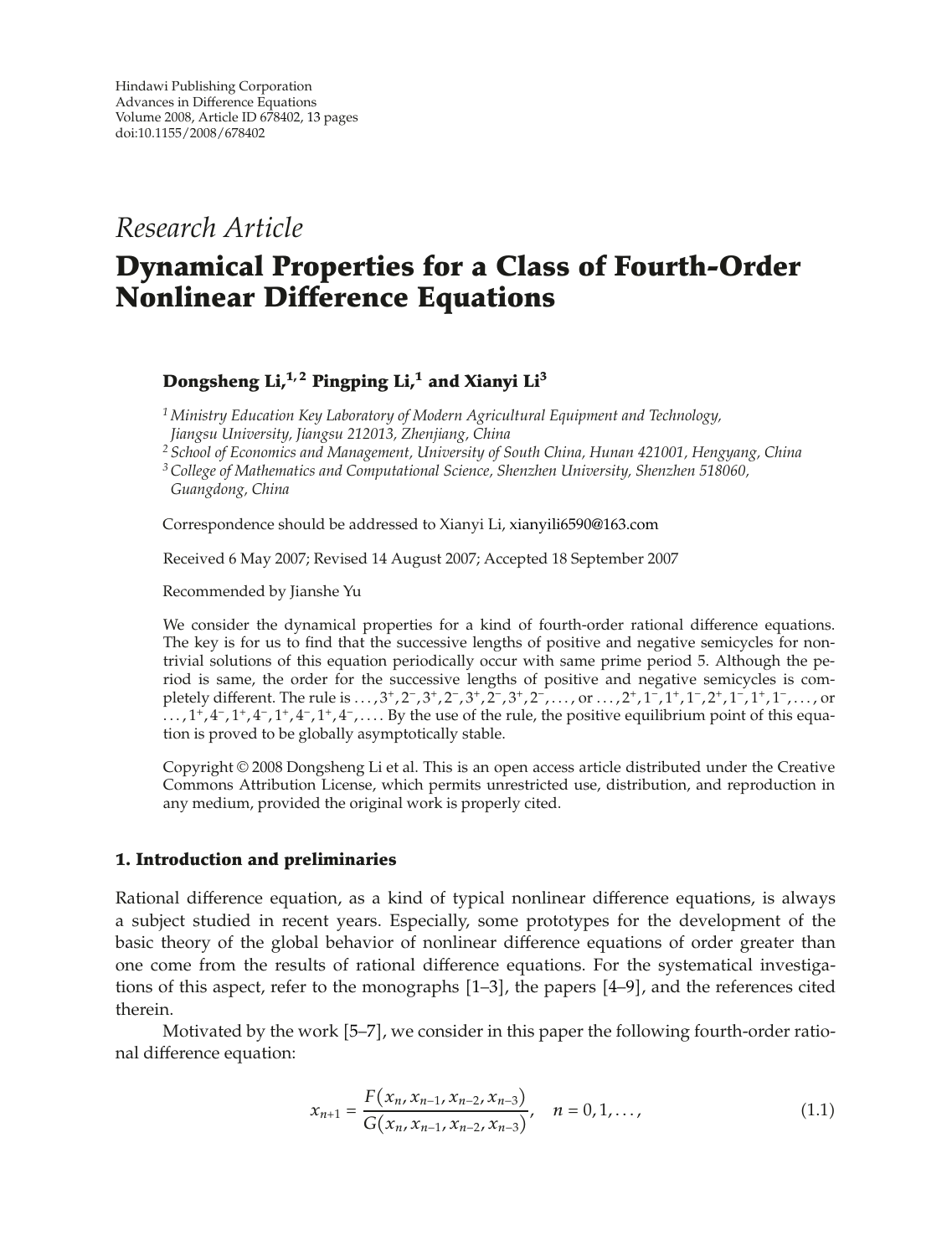where

$$
F(x, y, z, w) = x^{u}y^{v} + x^{u}z^{k} + x^{u}w^{j} + y^{v}z^{k} + y^{v}w^{j} + z^{k}w^{j} + x^{u}y^{v}z^{k}w^{j} + 1 + a,
$$
  
\n
$$
G(x, y, z, w) = x^{u} + y^{v} + z^{k} + w^{j} + x^{u}y^{v}z^{k} + x^{u}y^{v}w^{j} + x^{u}z^{k}w^{j} + y^{v}z^{k}w^{j} + a,
$$
\n(1.2)

the parameter  $a \in [0, +\infty)$ ,  $u \in (0, 1]$ ,  $v, k, j \in (0, +\infty)$ , and the initial values  $x_{-3}, x_{-2}, x_{-1}, x_0 \in$  $(0, +\infty)$ .

Mainly, by analyzing the rule for the length of semicycle to occur successively, we clearly describe out the rule for the trajectory structure of its solutions. With the help of several key lemmas, we further derive the global asymptotic stability of positive equilibrium of  $(1.1)$ . To the best of our knowledge, (1.1) has not been investigated so far; therefore, it is theoretically meaningful to study its qualitative properties.

It is easy to see that the positive equilibrium  $\bar{x}$  of (1.1) satisfies

$$
\overline{x} = \frac{1 + a + \overline{x}^{u+v} + \overline{x}^{u+k} + \overline{x}^{u+j} + \overline{x}^{v+k} + \overline{x}^{v+j} + \overline{x}^{k+j} + \overline{x}^{u+v+k+j}}{a + \overline{x}^u + \overline{x}^v + \overline{x}^j + \overline{x}^{u+v+k} + \overline{x}^{u+v+j} + \overline{x}^{u+k+j} + \overline{x}^{v+k+j}}.
$$
(1.3)

From this, we see that (1.1) possesses a unique positive equilibrium  $\bar{x} = 1$ .

It is essential in this note for us to obtain the general rule for the trajectory structure of solutions of  $(1.1)$  as follows.

**Theorem 1.1.** *The rule for the trajectory structure of any solution of* (1.1) *is as follows:* 

- i *the solution is either eventually trivial,*
- ii *or the solution is eventually nontrivial,*
	- 1 *and further, either the solution is eventually positive nonoscillatory,*
	- 2 *or the solution is strictly oscillatory, and moreover, the successive lengths for positive and negative semicycles occur periodically with prime period 5, and the rule is* ...,  $3^+, 2^-, 3^+, 2^-, 3^+, 2^-, 3^+, 2^-, \ldots, or \ldots, 2^+, 1^-, 1^+, 1^-, 2^+, 1^-, 1^+, 1^-, \ldots, or \ldots, 1^+, 4^-,$ 1*,* 4−*,* 1*,* 4−*,* 1*,* 4−*,....*

*The positive equilibrium point of* 1.1 *is a global attractor of all its solutions.*

It follows from the results stated in the sequel that Theorem 1.1 is true. For the corresponding concepts in this paper, see [3] or the papers [5–7].

#### **2. Nontrivial solution**

**Theorem 2.1.** *A positive solution*  $\{x_n\}_{n=-3}^{\infty}$  *of*  $(1.1)$  *is eventually trivial if and only if* 

$$
(x_{-3}-1)(x_{-2}-1)(x_{-1}-1)(x_0-1)=0.
$$
 (2.1)

*Proof. Sufficiency*. Assume that (2.1) holds. Then, according to (1.1), we know that the following conclusions are true: if *x*<sub>−3</sub> = 1*, x*<sub>−2</sub> = 1*, x*<sub>−1</sub> = 1*,* or *x*<sub>0</sub> = 1*,* then *x<sub>n</sub>* = 1 for *n* ≥ 1*. Necessity*. Conversely, assume that

$$
(x_{-3}-1)(x_{-2}-1)(x_{-1}-1)(x_0-1) \neq 0. \tag{2.2}
$$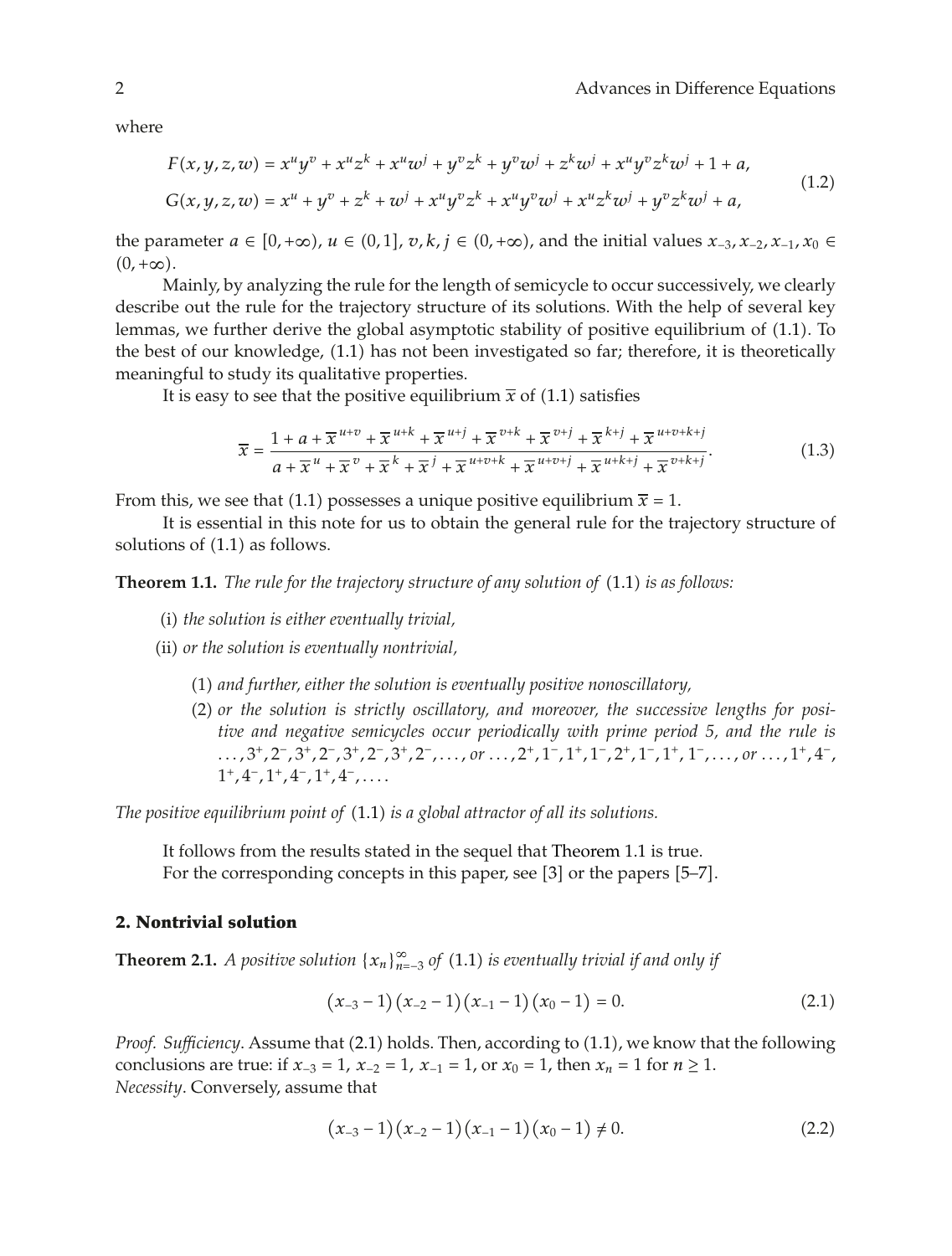Then, we can show that  $x_n \neq 1$  for any  $n \geq 1$ . For the sake of contradiction, assume that for some  $N \geq 1$ ,

$$
x_N = 1, \quad x_n \neq 1 \quad \text{for any } -3 \leq n \leq N - 1.
$$
 (2.3)

Clearly,

$$
1 = x_N = \frac{F(x_{N-1}, x_{N-2}, x_{N-3}, x_{N-4})}{G(x_{N-1}, x_{N-2}, x_{N-3}, x_{N-4})}.
$$
 (2.4)

From this, we can know that

$$
0 = x_N - 1 = \frac{(x_{N-1}^u - 1)(x_{N-2}^v - 1)(x_{N-3}^k - 1)(x_{N-4}^j - 1)}{G(x_{N-1}, x_{N-2}, x_{N-3}, x_{N-4})},
$$
(2.5)

which implies that  $x_{N-1} = 1$ ,  $x_{N-2} = 1$ ,  $x_{N-3} = 1$ , or  $x_{N-4} = 1$ . This contradicts (2.3).  $\Box$ 

*Remark 2.2.* Theorem 2.1 actually demonstrates that a positive solution  $\{x_n\}_{n=3}^{\infty}$  of (1.1) is eventually nontrivial if  $(x_{-3}-1)(x_{-2}-1)(x_{-1}-1)(x_0-1) \neq 0$ . So, if a solution is a nontrivial one, then  $x_n \neq 1$  for any  $n \geq -3$ .

## **3. Several key lemmas**

We state several key lemmas in this section, which will be important in the proofs of the sequel. Denote  $N_k = \{k, k+1, \ldots\}$  for any integer *k*.

**Lemma 3.1.** *If the integer*  $i$  ∈  $N_{-3}$ *, then* 

$$
x_{n+1} - x_i = \frac{K(x_n, x_{n-1}, x_{n-2}, x_{n-3}, x_i)}{G(x_n, x_{n-1}, x_{n-2}, x_{n-3})}, \quad n = 0, 1, ..., \tag{3.1}
$$

*where*

$$
K(x, y, z, w, p)
$$
  
=  $(1 - x^u p)(1 + y^v z^k + y^v w^j + z^k w^j) + a(1 - x_i) + (x^u - p)(y^v + z^k + w^j + y^v z^k w^j).$  (3.2)

**Lemma 3.2.** *If the integer*  $i$  ∈  $N_{-3}$ *, t* = 1*,* 2*,..., then* 

$$
1 - x_{n+1} x_i^{1/u^t} = \frac{M(x_n, x_{n-1}, x_{n-2}, x_{n-3}, x_i)}{G(x_n, x_{n-1}, x_{n-2}, x_{n-3})}, \quad n = 0, 1, ..., \tag{3.3}
$$

$$
M(x, y, z, w, p) = (x^u - p^{1/u^t})(1 + y^v z^k + y^v w^j + z^k w^j) + a(1 - p^{1/u^t})
$$
  
+ 
$$
(1 - x^u p^{1/u^t})(y^v + z^k + w^j + y^v z^k w^j).
$$
 (3.4)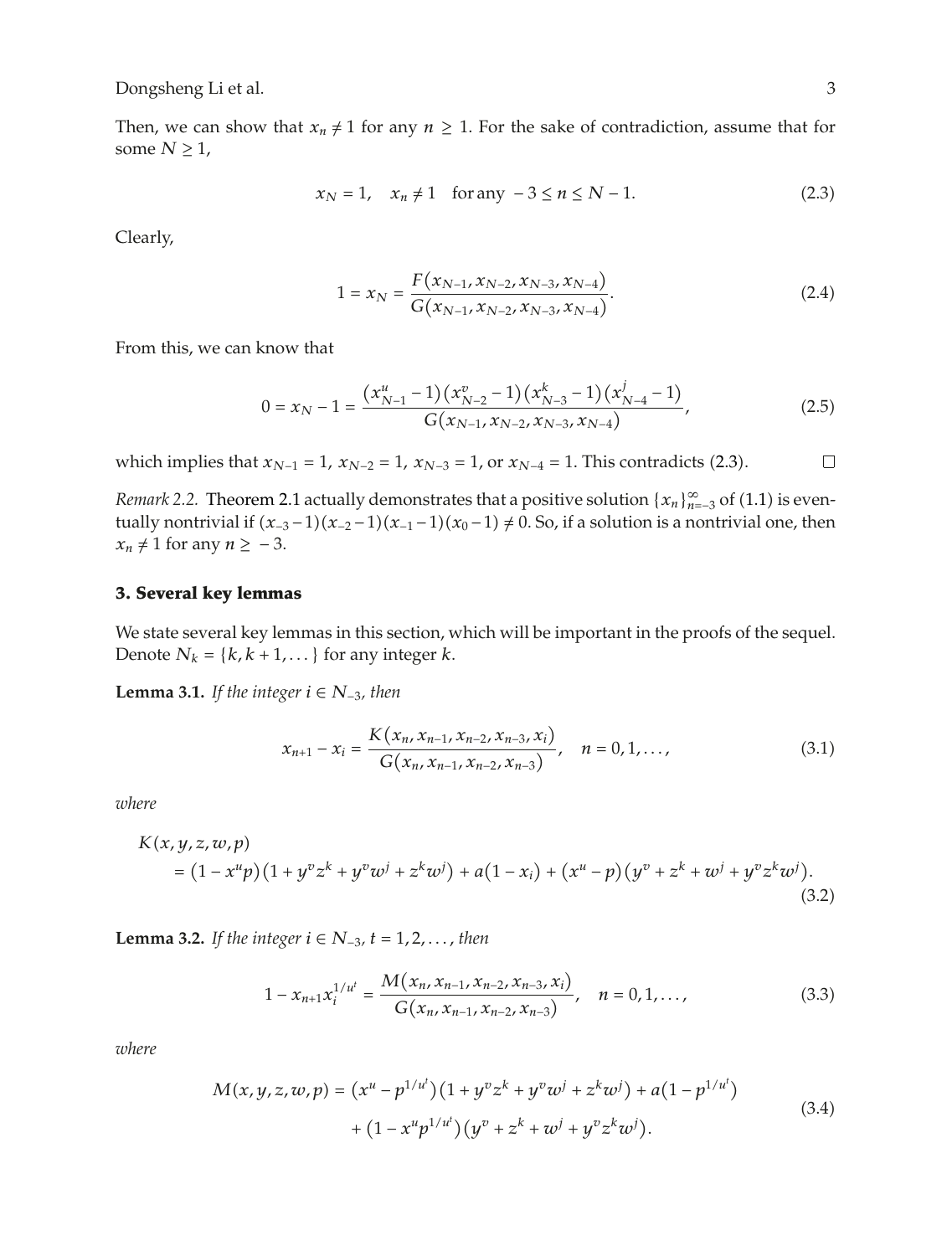**Lemma 3.3.** *If the integer*  $i$  ∈  $N_{-3}$ *, t* = 1*,* 2*,..., then* 

$$
x_{n+1} - x_i^{1/u^t} = \frac{N(x_n, x_{n-1}, x_{n-2}, x_{n-3}, x_i)}{G(x_n, x_{n-1}, x_{n-2}, x_{n-3})}, \quad n = 0, 1, ..., \tag{3.5}
$$

*where*

$$
N(x, y, z, w, p) = (1 - x^u p^{1/u^t}) (1 + y^v z^k + y^v w^j + z^k w^j) + a (1 - p^{1/u^t})
$$
  
+ 
$$
(x^u - p^{1/u^t}) (y^v + z^k + w^j + y^v z^k w^j).
$$
 (3.6)

The results of Lemmas 3.1, 3.2, and 3.3 can be easily obtained from (1.1), and so we omit their proofs here.

**Lemma 3.4.** *Let*  $\{x_n\}_{n=-3}^{\infty}$  *be a positive solution of*  $(1.1)$  *which is not eventually equal to 1, then the following conclusions are valid:*

(a)  $(x_{n+1} - 1)(x_n - 1)(x_{n-1} - 1)(x_{n-2} - 1)(x_{n-3} - 1) > 0$ , for  $n \ge 0$ ; (b)  $(x_{n+1} - x_n)(x_n - 1) < 0$ , for *n* ≥ 0; (c)  $(x_{n+1} - x_{n-1})(x_{n-1} - 1) < 0$ , for  $n \ge 0$ ; (d)  $(x_{n+1} - x_{n-2})(x_{n-2} - 1) < 0$ , for *n* ≥ 0; (e)  $(x_{n+1} - x_{n-3})(x_{n-3} - 1) < 0$ , for  $n ≥ 0$ .

*Proof.* First, let us investigate (a). According to (1.1), it follows that

$$
x_{n+1} - 1 = \frac{(x_n^u - 1)(x_{n-1}^v - 1)(x_{n-2}^k - 1)(x_{n-3}^j - 1)}{G(x_n, x_{n-1}, x_{n-2}, x_{n-3})}, \quad n = 0, 1, .... \tag{3.7}
$$

So,

$$
(x_{n+1}-1)(x_n^u-1)(x_{n-1}^v-1)(x_{n-2}^k-1)(x_{n-3}^j-1)>0.
$$
 (3.8)

Noting that *u* ∈ (0, 1], *v*, *k*, *j* ∈ (0, +∞), one has  $(x_n^u - 1)(x_n - 1) > 0$ ,  $(x_{n-1}^v - 1)(x_{n-1} - 1) > 0$ ,  $(x_{n-2}^k - 1)(x_{n-2} - 1) > 0$ , and  $(x_{n-3}^j - 1)(x_{n-3} - 1) > 0$ . From those, one can easily obtain the result of  $(a)$ .

Second, (b) comes. From  $(3.1)$ , we obtain

$$
x_{n+1} - x_n = \frac{K(x_n, x_{n-1}, x_{n-2}, x_{n-3}, x_n)}{G(x_n, x_{n-1}, x_{n-2}, x_{n-3})},
$$
(3.9)

$$
K(x_n, x_{n-1}, x_{n-2}, x_{n-3}, x_n) = (1 - x_n^{u+1})(1 + x_{n-1}^v x_{n-2}^k + x_{n-1}^v x_{n-3}^j + x_{n-2}^k x_{n-3}^j) + a(1 - x_n)
$$
  
+ 
$$
(x_n^u - x_n)(x_{n-1}^v + x_{n-2}^k + x_{n-3}^j + x_{n-1}^v x_{n-2}^k x_{n-3}^j)
$$
  
= 
$$
(1 - x_n^{u+1})(1 + x_{n-1}^v x_{n-2}^k + x_{n-1}^v x_{n-3}^j + x_{n-2}^k x_{n-3}^j) + a(1 - x_n)
$$
  
+ 
$$
(1 - x_n^{1-u})x_n^u(x_{n-1}^v + x_{n-2}^k + x_{n-3}^j + x_{n-1}^v x_{n-2}^k x_{n-3}^j).
$$
 (3.10)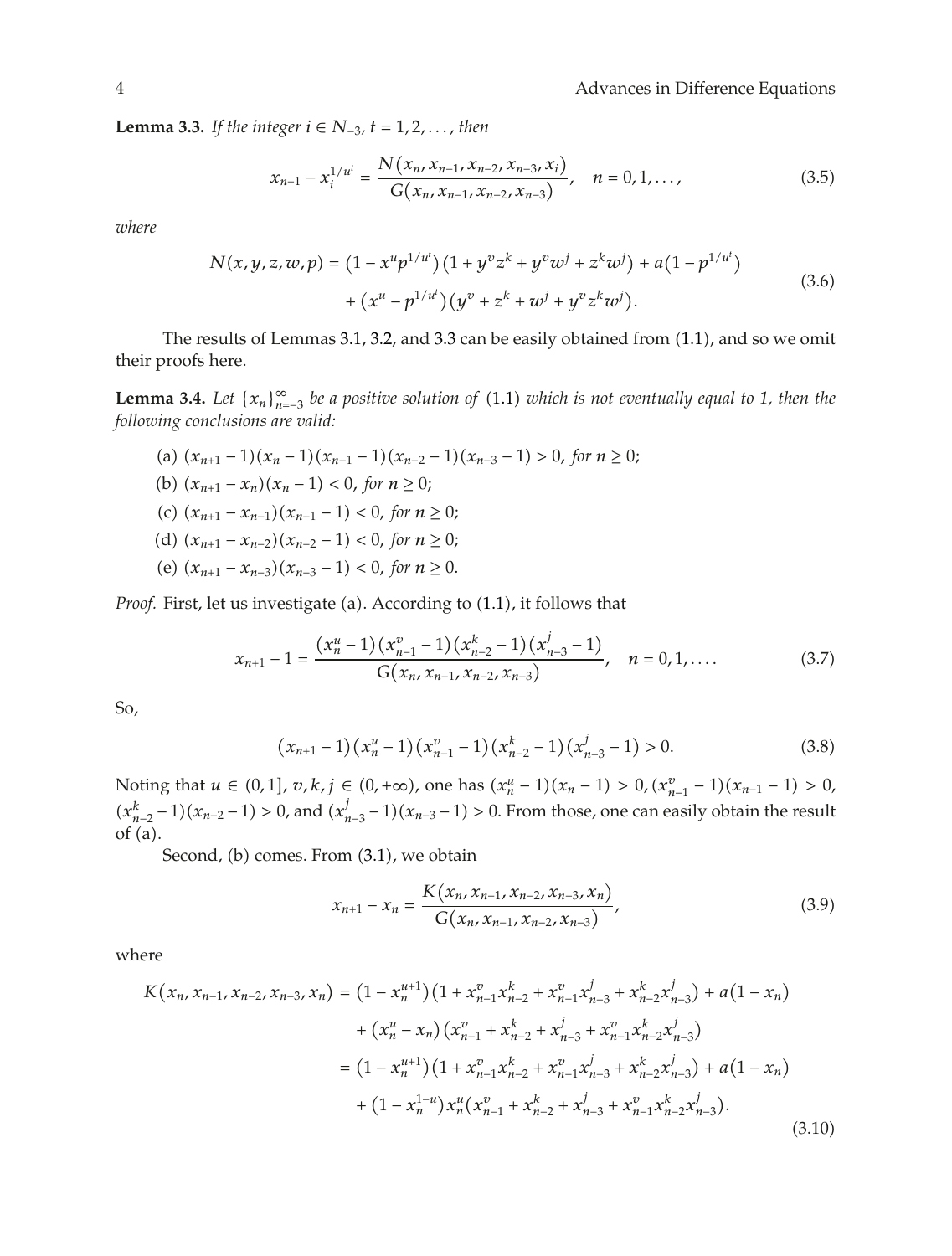From  $u \in (0,1]$  and  $\{x_n\}_{n=-3}^{\infty}$ , being eventually not equal to 1, one can see that

$$
(1 - x_n^{u+1})(1 - x_n) > 0, \qquad (1 - x_n^{1-u})(1 - x_n) \ge 0, \qquad G(x_n, x_{n-1}, x_{n-2}, x_{n-3}) > 0. \tag{3.11}
$$

This tells us that  $(x_{n+1} - x_n)(1 - x_n) > 0$ ,  $n = 0, 1, \ldots$  That is,  $(x_{n+1} - x_n)(x_n - 1) < 0$ ,  $n = 0, 1, \ldots$ So, the proof of (b) is complete.

Third, let us prove  $(c)$ . From  $(3.1)$  one has

$$
x_{n+1} - x_{n-1} = \frac{K(x_n, x_{n-1}, x_{n-2}, x_{n-3}, x_{n-1})}{G(x_n, x_{n-1}, x_{n-2}, x_{n-3})},
$$
\n(3.12)

where

$$
K(x_n, x_{n-1}, x_{n-2}, x_{n-3}, x_{n-1}) = (1 - x_n^u x_{n-1})(1 + x_{n-1}^v x_{n-2}^k + x_{n-1}^v x_{n-3}^j + x_{n-2}^k x_{n-3}^j) + a(1 - x_{n-1})
$$
  
+ 
$$
(x_n^u - x_{n-1})(x_{n-1}^v + x_{n-2}^k + x_{n-3}^j + x_{n-1}^v x_{n-2}^k x_{n-3}^j).
$$
(3.13)

From  $(3.3)$ , one gets

$$
1 - x_n x_{n-1}^{1/u} = \frac{M(x_{n-1}, x_{n-2}, x_{n-3}, x_{n-4}, x_{n-1})}{G(x_{n-1}, x_{n-2}, x_{n-3}, x_{n-4})},
$$
(3.14)

where

$$
M(x_{n-1}, x_{n-2}, x_{n-3}, x_{n-4}, x_{n-1})
$$
\n
$$
= a(1 - x_{n-1}^{1/u}) + (x_{n-1}^{u} - x_{n-1}^{1/u})(1 + x_{n-2}^{v}x_{n-3}^{k} + x_{n-2}^{v}x_{n-4}^{j} + x_{n-3}^{k}x_{n-4}^{j})
$$
\n
$$
+ (1 - x_{n-1}^{u+1/u})(x_{n-2}^{v} + x_{n-3}^{k} + x_{n-4}^{j} + x_{n-2}^{v}x_{n-3}^{k}x_{n-4}^{j})
$$
\n
$$
= (1 - x_{n-1}^{(1-u^2)/u})x_{n-1}^{u}(1 + x_{n-2}^{v}x_{n-3}^{k} + x_{n-2}^{v}x_{n-4}^{j} + x_{n-3}^{k}x_{n-4}^{j}) + a(1 - x_{n-1}^{1/u})
$$
\n
$$
+ (1 - x_{n-1}^{u+1/u})(x_{n-2}^{v} + x_{n-3}^{k} + x_{n-4}^{j} + x_{n-2}^{v}x_{n-3}^{k}x_{n-4}^{j}).
$$
\n(3.15)

According to  $u \in (0,1]$  and  $\{x_n\}_{n=-3}^{\infty}$ , being eventually not equal to 1, one arrives at

$$
(1 - x_{n-1}^{1/u})(1 - x_{n-1}) > 0, \qquad (1 - x_{n-1}^{u+1/u})(1 - x_{n-1}) > 0,
$$
  

$$
(1 - x_{n-1}^{(1-u^2)/u})(1 - x_{n-1}) \ge 0.
$$
 (3.16)

From (3.14), (3.15), and (3.16), we know that  $(1 - x_n x_{n-1}^{1/u})(1 - x_{n-1}) > 0$ . So, we can get immediately

$$
(1 - x_n^u x_{n-1})(1 - x_{n-1}) > 0.
$$
\n(3.17)

From  $(3.5)$ , one can have

$$
x_n - x_{n-1}^{1/u} = \frac{N(x_{n-1}, x_{n-2}, x_{n-3}, x_{n-4}, x_{n-1})}{G(x_{n-1}, x_{n-2}, x_{n-3}, x_{n-4})},
$$
(3.18)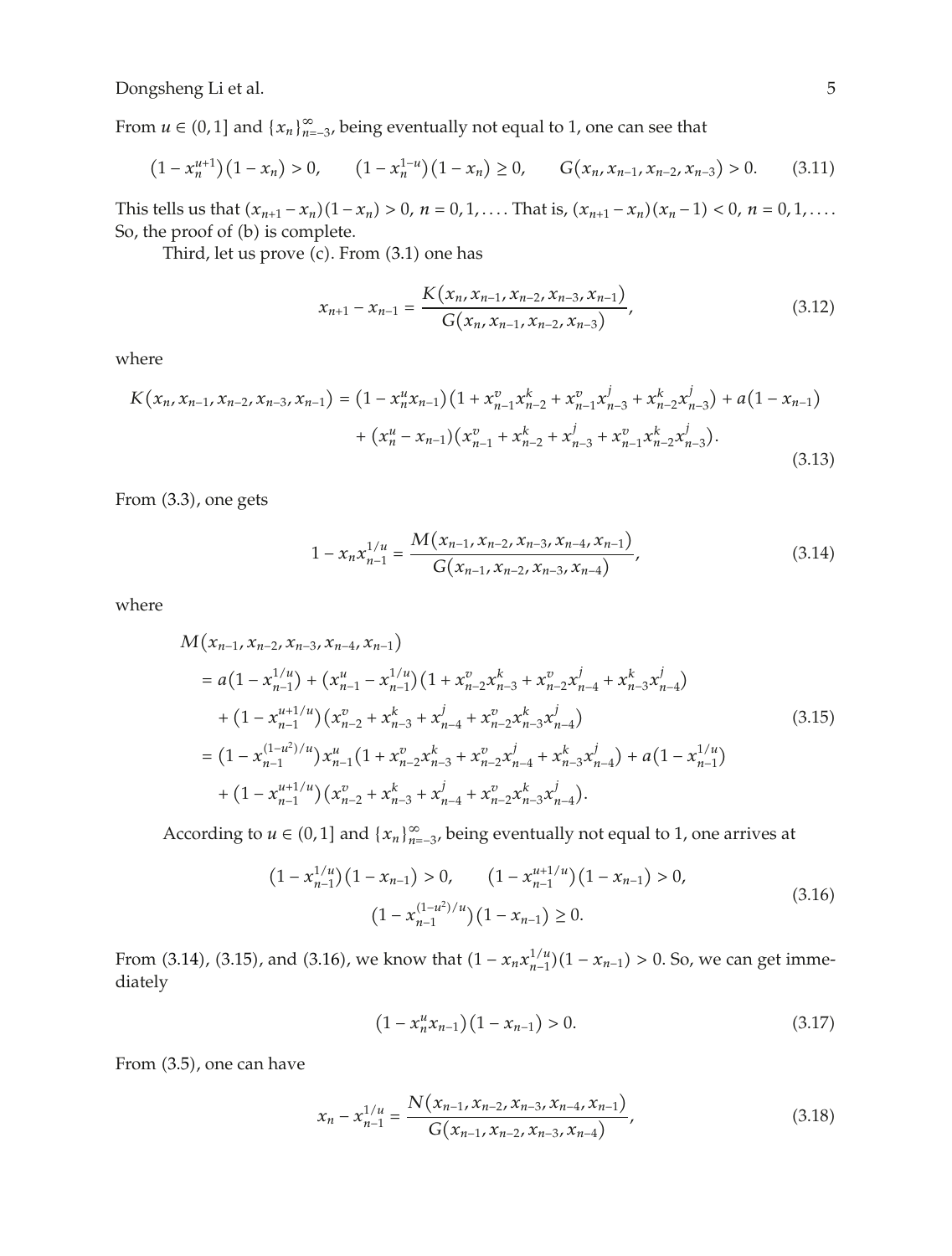where

$$
N(x_{n-1}, x_{n-2}, x_{n-3}, x_{n-4}, x_{n-1})
$$
\n
$$
= (1 - x_{n-1}^{u+1/u})(1 + x_{n-2}^v x_{n-3}^k + x_{n-2}^v x_{n-4}^j + x_{n-3}^k x_{n-4}^j) + a(1 - x_{n-1}^{1/u})
$$
\n
$$
+ (x_{n-1}^u - x_{n-1}^{1/u})(x_{n-2}^v + x_{n-3}^k + x_{n-4}^v + x_{n-2}^v x_{n-3}^k x_{n-4}^j)
$$
\n
$$
= (1 - x_{n-1}^{u+1/u})(1 + x_{n-2}^v x_{n-3}^k + x_{n-2}^v x_{n-4}^j + x_{n-3}^k x_{n-4}^j) + a(1 - x_{n-1}^{1/u})
$$
\n
$$
+ (1 - x_{n-1}^{(1-u^2)/u})x_{n-1}^u (x_{n-2}^v + x_{n-3}^k + x_{n-4}^v + x_{n-2}^v x_{n-3}^k x_{n-4}^j).
$$
\n(3.19)

From (3.16), (3.18), and (3.19), we can obtain  $(x_n - x_{n-1}^{1/u})(1 - x_{n-1}) > 0$ , that is,

$$
(x_n^u - x_{n-1})(1 - x_{n-1}) > 0.
$$
\n(3.20)

By virtue of  $(3.12)$ ,  $(3.13)$ ,  $(3.17)$ , and  $(3.20)$ , we see that  $(c)$  is true.

The proofs of  $(d)$  and  $(e)$  are similar to those of  $(c)$ . The proof for this lemma is complete.  $\Box$ 

**Lemma 3.5.** *Let*  $\{x_n\}_{n=3}^{\infty}$  *be a positive solution of* (1.1) *which is not eventually equal to 1, then*  $(x_{n+1}$ *x*<sub>*n*−4</sub> $)(x_{n-4} - 1) < 0$ , *for*  $n ≥ 1$ .

Proof. From  $(3.1)$ , one has

$$
x_{n+1} - x_{n-4} = \frac{K(x_n, x_{n-1}, x_{n-2}, x_{n-3}, x_{n-4})}{G(x_n, x_{n-1}, x_{n-2}, x_{n-3})}, \quad n = 0, 1, ..., \tag{3.21}
$$

where

$$
K(x_n, x_{n-1}, x_{n-2}, x_{n-3}, x_{n-4}) = (1 - x_n^u x_{n-4})(1 + x_{n-1}^v x_{n-2}^k + x_{n-1}^v x_{n-3}^j + x_{n-2}^k x_{n-3}^j) + a(1 - x_{n-4})
$$
  
+ 
$$
(x_n^u - x_{n-4})(x_{n-1}^v + x_{n-2}^k + x_{n-3}^j + x_{n-1}^v x_{n-2}^k x_{n-3}^j).
$$
(3.22)

From  $(3.3)$ , one has

$$
1 - x_{n-3} x_{n-4}^{1/u^4} = \frac{M(x_{n-4}, x_{n-5}, x_{n-6}, x_{n-7}, x_{n-4})}{G(x_{n-4}, x_{n-5}, x_{n-6}, x_{n-7})},
$$
(3.23)

where

$$
M(x_{n-4}, x_{n-5}, x_{n-6}, x_{n-7}, x_{n-4}) = (x_{n-4}^{u} - x_{n-4}^{1/u^4})(1 + x_{n-5}^{v} x_{n-6}^k + x_{n-5}^{v} x_{n-7}^j + x_{n-6}^k x_{n-7}^j) + a(1 - x_{n-4}^{1/u^4}) + (1 - x_{n-4}^{u+1/u^4})(x_{n-5}^{v} + x_{n-6}^k + x_{n-7}^j + x_{n-5}^{v} x_{n-6}^k x_{n-7}^j).
$$
\n(3.24)

Noticing that  $u \in (0,1]$ , we have

$$
\left(x_{n-4}^u - x_{n-4}^{1/u^4}\right)\left(1 - x_{n-4}\right) = x_{n-4}^u \left(1 - x_{n-4}^{(1-u^5)/u^4}\right)\left(1 - x_{n-4}\right) \ge 0,
$$
\n
$$
\left(1 - x_{n-4}^{1/u^4}\right)\left(1 - x_{n-4}\right) > 0, \quad \left(1 - x_{n-4}^{u+1/u^4}\right)\left(1 - x_{n-4}\right) > 0. \tag{3.25}
$$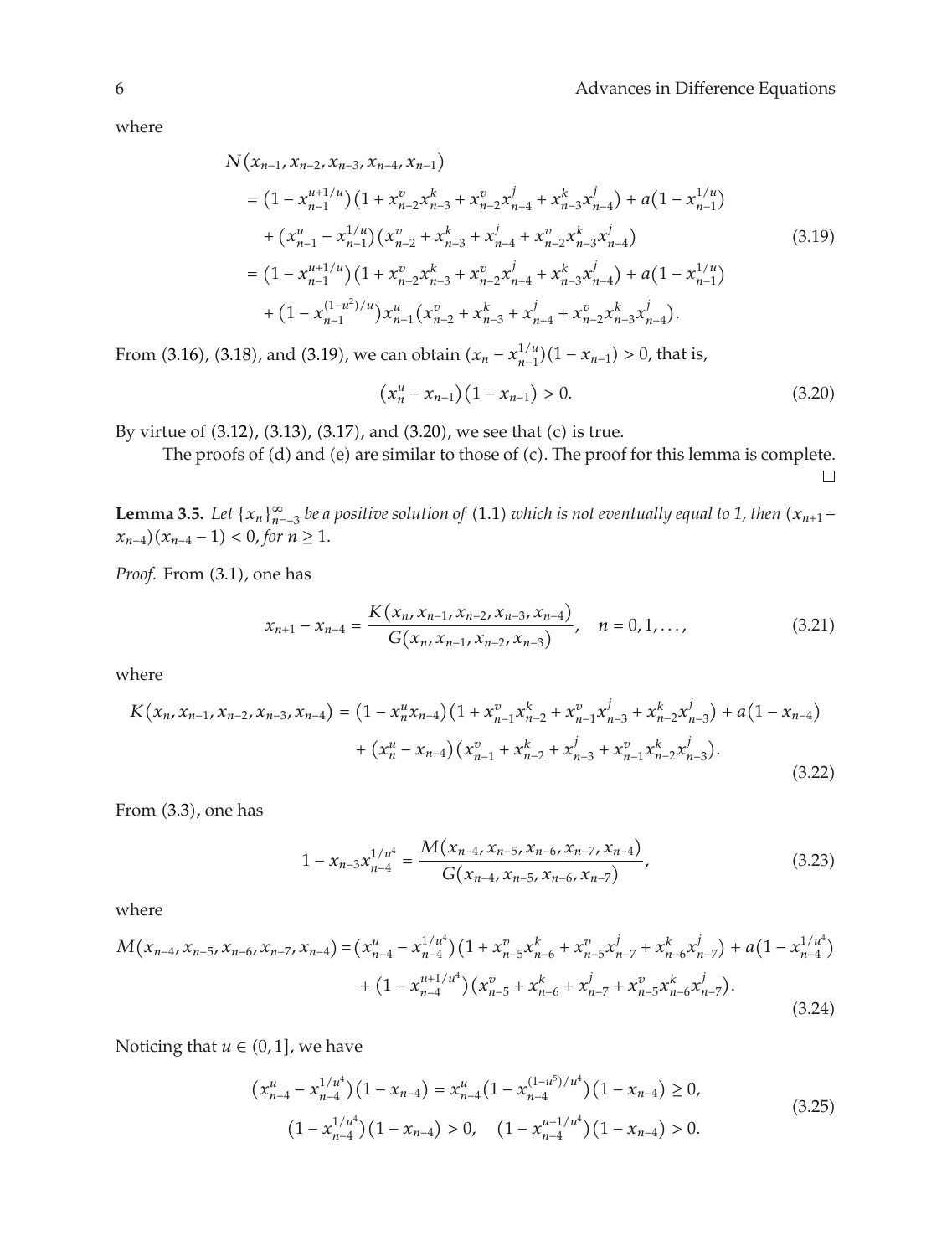From (3.23), (3.24), and (3.25), we know that  $(1 - x_{n-3}x_{n-4}^{1/u^4})(1 - x_{n-4}) > 0$ . So,

$$
(1 - x_{n-3}^u x_{n-4}^{1/u^3})(1 - x_{n-4}) > 0.
$$
 (3.26)

From  $(3.5)$ , one can recognize that

$$
x_{n-3} - x_{n-4}^{1/u^4} = \frac{N(x_{n-4}, x_{n-5}, x_{n-6}, x_{n-7}, x_{n-4})}{G(x_{n-4}, x_{n-5}, x_{n-6}, x_{n-7})},
$$
(3.27)

where

$$
N(x_{n-4}, x_{n-5}, x_{n-6}, x_{n-7}, x_{n-4}) = (1 - x_{n-4}^{u+1/u^4}) (1 + x_{n-5}^v x_{n-6}^k + x_{n-5}^v x_{n-7}^j + x_{n-6}^k x_{n-7}^j) + a (1 - x_{n-4}^{1/u^4}) + (x_{n-4}^u - x_{n-4}^{1/u^4}) (x_{n-5}^v + x_{n-6}^k + x_{n-7}^j + x_{n-5}^v x_{n-6}^k x_{n-7}^j).
$$
\n(3.28)

From (3.25), (3.27), and (3.28), we derive  $(x_{n-3} - x_{n-4}^{1/u^4})(1 - x_{n-4}) > 0$ . So,

$$
\left(x_{n-3}^u - x_{n-4}^{1/u^3}\right)\left(1 - x_{n-4}\right) > 0. \tag{3.29}
$$

Equation  $(3.5)$  shows that

$$
x_{n-2} - x_{n-4}^{1/u^3} = \frac{N(x_{n-3}, x_{n-4}, x_{n-5}, x_{n-6}, x_{n-4})}{G(x_{n-3}, x_{n-4}, x_{n-5}, x_{n-6})},
$$
(3.30)

where

$$
N(x_{n-3}, x_{n-4}, x_{n-5}, x_{n-6}, x_{n-4}) = (1 - x_{n-3}^u x_{n-4}^{1/u^3}) (1 + x_{n-4}^v x_{n-5}^k + x_{n-4}^v x_{n-6}^j + x_{n-5}^k x_{n-6}^j) + a (1 - x_{n-4}^{1/u^3})
$$
  
+ 
$$
(x_{n-3}^u - x_{n-4}^{1/u^3}) (x_{n-4}^v + x_{n-5}^k + x_{n-6}^j + x_{n-4}^v x_{n-5}^k x_{n-6}^j).
$$
(3.31)

By using  $(3.26)$ ,  $(3.29)$ ,  $(3.30)$ , and  $(3.31)$ , and noting that  $(1-x_{n-4}^{1/u^3})(1-x_{n-4}) > 0$  when  $u \in (0,1]$ , *we get* ( $x_{n-2} - x_{n-4}^{1/u^3}$ )(1 −  $x_{n-4}$ ) > 0. Hence,

$$
\left(x_{n-2}^u - x_{n-4}^{1/u^2}\right)\left(1 - x_{n-4}\right) > 0. \tag{3.32}
$$

It follows from  $(3.3)$  that

$$
1 - x_{n-2} x_{n-4}^{1/u^3} = \frac{M(x_{n-3}, x_{n-4}, x_{n-5}, x_{n-6}, x_{n-4})}{G(x_{n-3}, x_{n-4}, x_{n-5}, x_{n-6})},
$$
(3.33)

$$
M(x_{n-3}, x_{n-4}, x_{n-5}, x_{n-6}, x_{n-4}) = (x_{n-3}^{u} - x_{n-4}^{1/u^3}) (1 + x_{n-4}^{v} x_{n-5}^{k} + x_{n-4}^{v} x_{n-6}^{j} + x_{n-5}^{k} x_{n-6}^{j}) + a (1 - x_{n-4}^{1/u^3}) + (1 - x_{n-3}^{u} x_{n-4}^{1/u^3}) (x_{n-4}^{v} + x_{n-5}^{k} + x_{n-6}^{j} + x_{n-4}^{v} x_{n-5}^{k} x_{n-6}^{j}).
$$
\n(3.34)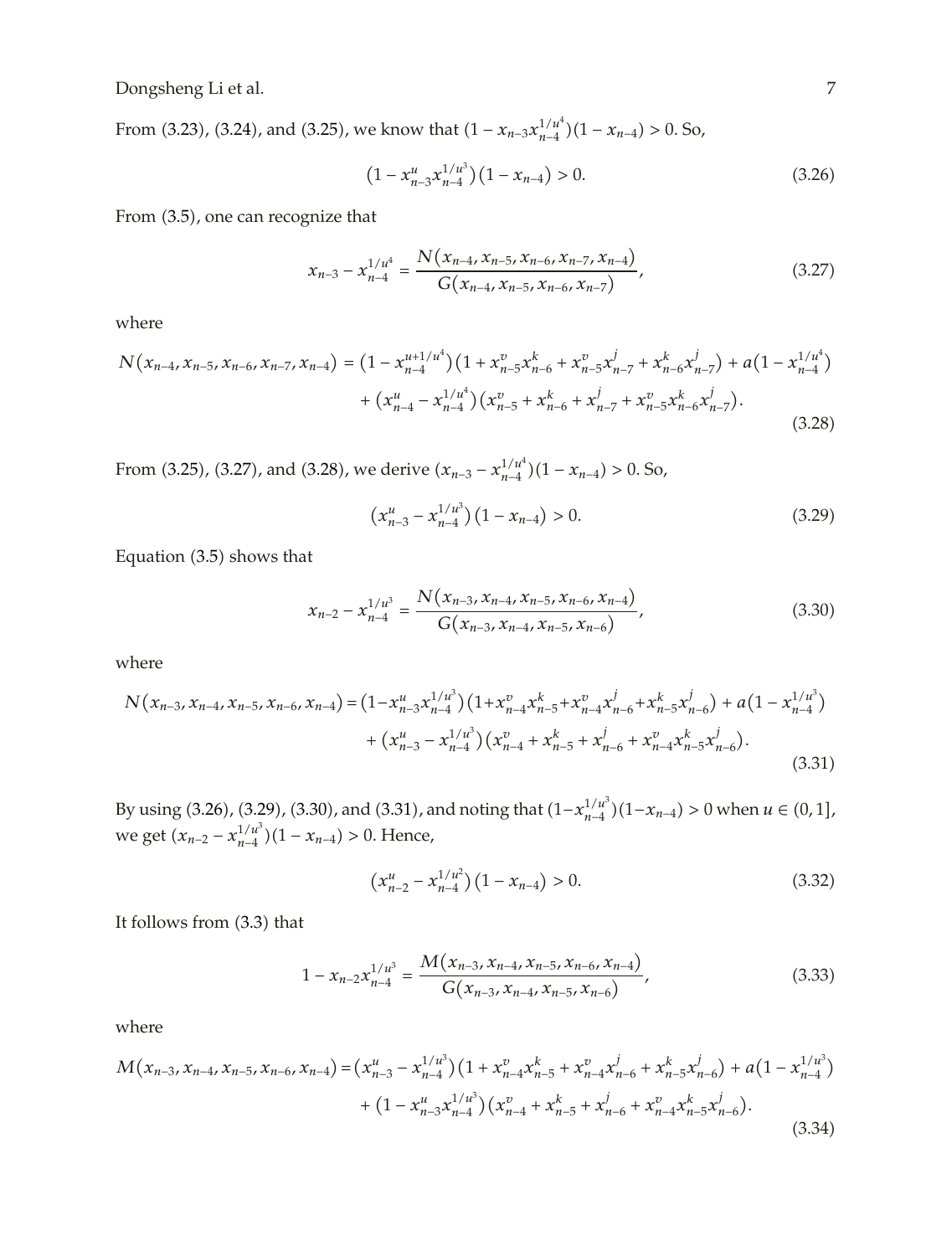By virtue of  $(3.26)$ ,  $(3.29)$ ,  $(3.33)$ , and  $(3.34)$ , as well as  $(1 - x_{n-4}^{1/u^3})(1 - x_{n-4}) > 0$  for  $u \in (0,1]$ , one has  $(1 - x_{n-2}x_{n-4}^{1/u^3})(1 - x_{n-4}) > 0$ . Accordingly,

$$
(1 - x_{n-2}^u x_{n-4}^{1/u^2})(1 - x_{n-5}) > 0.
$$
 (3.35)

Equation  $(3.3)$  instructs us that

$$
1 - x_{n-1} x_{n-4}^{1/u^2} = \frac{M(x_{n-2}, x_{n-3}, x_{n-4}, x_{n-5}, x_{n-4})}{G(x_{n-2}, x_{n-3}, x_{n-4}, x_{n-5})},
$$
(3.36)

where

$$
M(x_{n-2}, x_{n-3}, x_{n-4}, x_{n-5}, x_{n-4}) = (x_{n-2}^{u} - x_{n-4}^{1/u^2})(1 + x_{n-3}^{v} x_{n-4}^{k} + x_{n-3}^{v} x_{n-5}^{j} + x_{n-4}^{k} x_{n-5}^{j}) + a(1 - x_{n-4}^{1/u^2}) + (1 - x_{n-2}^{u} x_{n-4}^{1/u^2})(x_{n-3}^{v} + x_{n-4}^{k} + x_{n-5}^{j} + x_{n-3}^{v} x_{n-4}^{k} x_{n-5}^{j}).
$$
\n(3.37)

By virtue of (3.32), (3.35), (3.36), and (3.37), together with  $(1 - x_{n-4}^{1/u^2})(1 - x_{n-4}) > 0$  when *u* ∈ (0, 1], one sees that  $(1 - x_{n-1}x_{n-4}^{1/u^2})(1 - x_{n-4}) > 0$ . So,

$$
(1 - x_{n-1}^u x_{n-4}^{1/u})(1 - x_{n-4}) > 0. \tag{3.38}
$$

From  $(3.5)$ , one obtains

$$
x_{n-1} - x_{n-4}^{1/u^2} = \frac{N(x_{n-2}, x_{n-3}, x_{n-4}, x_{n-5}, x_{n-4})}{G(x_{n-2}, x_{n-3}, x_{n-4}, x_{n-5})},
$$
(3.39)

where

$$
N(x_{n-2}, x_{n-3}, x_{n-4}, x_{n-5}, x_{n-4}) = (1 - x_{n-2}^{u} x_{n-4}^{1/u^2}) (1 + x_{n-3}^{v} x_{n-4}^k + x_{n-3}^{v} x_{n-5}^j + x_{n-4}^k x_{n-5}^j) + a (1 - x_{n-4}^{1/u^2}) + (x_{n-2}^{u} - x_{n-4}^{1/u^2}) (x_{n-3}^{v} + x_{n-4}^k + x_{n-5}^j + x_{n-3}^{v} x_{n-4}^k x_{n-5}^j).
$$
\n(3.40)

By virtue of (3.32), (3.35), (3.39), and (3.40), in addition to  $(1 - x_{n-4}^{1/u^2})(1 - x_{n-4}) > 0$  when *u* ∈ (0, 1], one can see that  $(x_{n-1} - x_{n-4}^{1/u^2})(1 - x_{n-4}) > 0$ . Thus,

$$
\left(x_{n-1}^u - x_{n-4}^{1/u}\right)\left(1 - x_{n-4}\right) > 0. \tag{3.41}
$$

From  $(3.3)$ , we can see that

$$
1 - x_n x_{n-4}^{1/u} = \frac{M(x_{n-1}, x_{n-2}, x_{n-3}, x_{n-4}, x_{n-4})}{G(x_{n-1}, x_{n-2}, x_{n-3}, x_{n-4})},
$$
(3.42)

$$
M(x_{n-1}, x_{n-2}, x_{n-3}, x_{n-4}, x_{n-4}) = (x_{n-1}^u - x_{n-4}^{1/u})(1 + x_{n-2}^v x_{n-3}^k + x_{n-2}^v x_{n-4}^j + x_{n-3}^k x_{n-4}^j) + a(1 - x_{n-4}^{1/u})
$$
  
+ 
$$
(1 - x_{n-1}^u x_{n-4}^{1/u})(x_{n-2}^v + x_{n-3}^k + x_{n-4}^j + x_{n-2}^v x_{n-3}^k x_{n-4}^j).
$$
(3.43)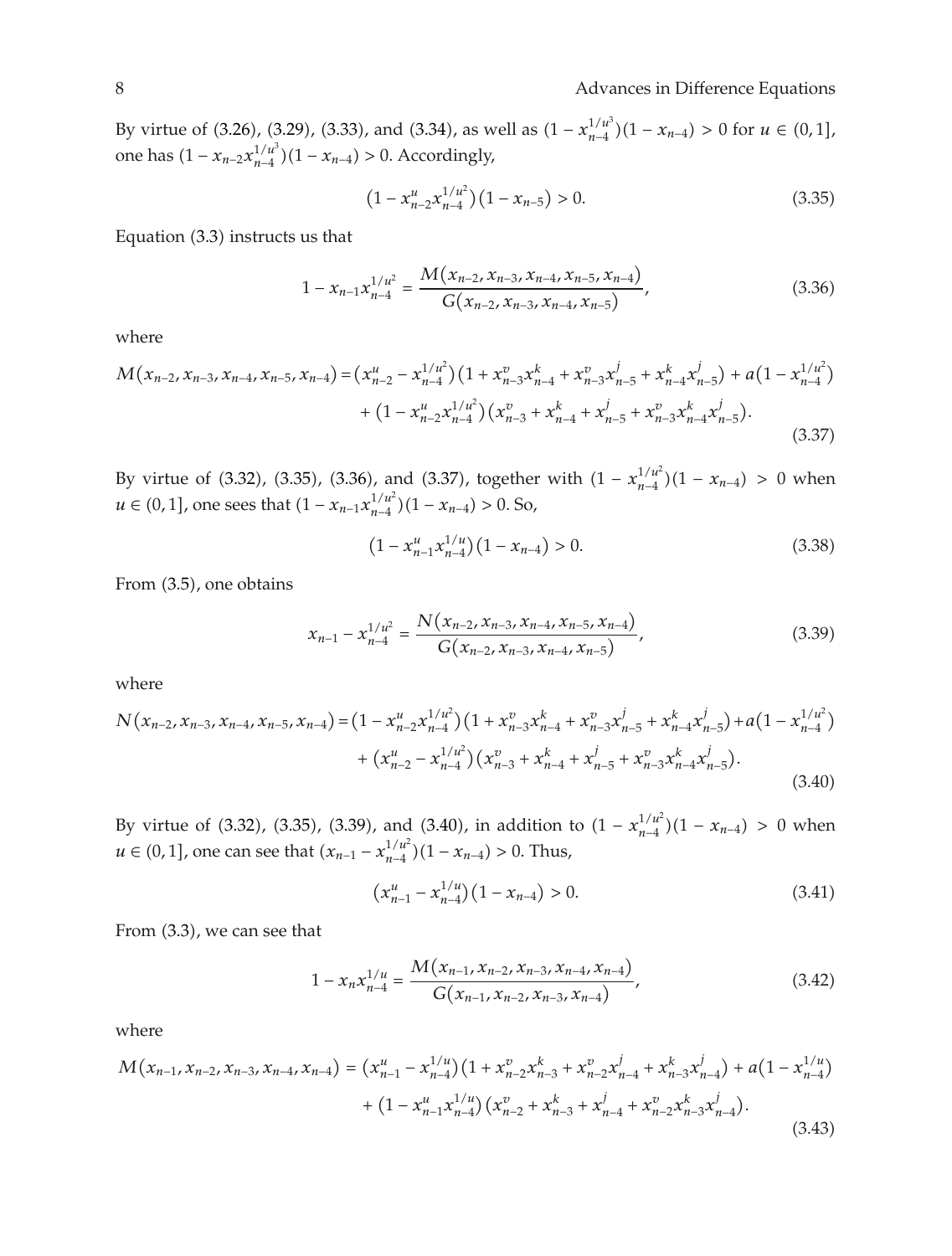Utilizing (3.38), (3.41), (3.42), and (3.43), and adding  $(1 - x_{n-4}^{1/u})(1 - x_{n-4}) > 0$  when *u* ∈ (0, 1], we know that the following is true:  $(1 - x_n x_{n-4}^{1/u})(1 - x_{n-4}) > 0$ . So,

$$
(1 - x_n^u x_{n-4})(1 - x_{n-4}) > 0.
$$
\n(3.44)

Similar to (3.44), by virtue of (3.5), (3.38), (3.41), and  $(1 - x_{n-4}^{1/u})(1 - x_{n-4}) > 0$  when  $u \in (0,1]$ , we know that  $(x_n - x_{n-4}^{1/u})(1 - x_{n-4}) > 0$  is true. So,

$$
(x_n^u - x_{n-4})(1 - x_{n-4}) > 0.
$$
\n(3.45)

From  $(3.21)$ ,  $(3.22)$ ,  $(3.44)$ , and  $(3.45)$ , one knows that the following is true:

$$
(x_n - x_{n-4})(1 - x_{n-4}) > 0.
$$
\n(3.46)

This shows that Lemma 3.5 is true.

#### **4. Oscillation and nonoscillation**

**Theorem 4.1.** *There exist nonoscillatory solutions of* (1.1) *with*  $x_{-3}$ *,*  $x_{-2}$ *,*  $x_{-1}$ *,*  $x_0$  ∈ (1,+∞)*, which must be eventually positive. There are not eventually negative nonoscillatory solutions of* 1.1*.*

*Proof.* Consider a solution of (1.1) with  $x_{-3}$ ,  $x_{-2}$ ,  $x_{-1}$ ,  $x_0 \in (1, +\infty)$ . We then know from Lemma 3.4(a) that  $x_n > 1$  for  $n \in N_{-3}$ . So, this solution is just a nonoscillatory solution and it is, furthermore, eventually positive.

Suppose that there exist eventually negative nonoscillatory solutions of  $(1.1)$ . Then, there exists a positive integer *N* such that  $x_n < 1$  for  $n \ge N$ . Thereout, for  $n \ge N + 3$ ,  $(x_{n+1} - 1)(x_n -$ 1) $(x_{n-2} - 1)(x_{n-3} - 1)$  ≤ 0. This contradicts Lemma 3.4(a). So, there are not eventually negative nonoscillatory solutions of  $(1.1)$ , as desired. □

# **5. Rule of cycle length**

**Theorem 5.1.** Let  $\{x_n\}_{n=3}^{\infty}$  be a strictly oscillatory solution of  $(1.1)$ , then the rule for the lengths of posi*tive and negative semicycles of this solution to occur successively is ...,* 3*,* 2−*,* 3*,* 2−*,* 3*,* 2−*,* 3*,* 2−*,..., or ...*, 2<sup>*+*</sup>, 1<sup>−</sup>, 1<sup>*+*</sup>, 1<sup>−</sup>, 2<sup>*+*</sup>, 1<sup>−</sup>, 1<sup>*+*</sup>, 1<sup>−</sup>, *...*, *or ...*, 1<sup>*+*</sup>, 4<sup>−</sup>, 1<sup>*+*</sup>, 4<sup>−</sup>, 1<sup>*+*</sup>, 4<sup>−</sup>, *...* 

*Proof.* By Lemma 3.4(a), one can see that the length of a negative semicycle is at most 4, and that of a positive semicycle is at most 3. On the basis of the strictly oscillatory character of the solution, we see, for some integer  $p \ge 0$ , that one of the following sixteen cases must occur:

 $(1)$   $x_p > 1$ ,  $x_{p+1} > 1$ ,  $x_{p+2} > 1$ ,  $x_{p+3} > 1$ ;  $(2)$   $x_p > 1, x_{p+1} > 1, x_{p+2} > 1, x_{p+3} < 1;$  $(3)$   $x_p > 1$ ,  $x_{p+1} > 1$ ,  $x_{p+2} < 1$ ,  $x_{p+3} > 1$ ;  $(4)$   $x_p > 1$ ,  $x_{p+1} > 1$ ,  $x_{p+2} < 1$ ,  $x_{p+3} < 1$ ;  $(5)$   $x_p > 1$ ,  $x_{p+1} < 1$ ,  $x_{p+2} > 1$ ,  $x_{p+3} > 1$ ;  $(6)$   $x_p > 1$ ,  $x_{p+1} < 1$ ,  $x_{p+2} > 1$ ,  $x_{p+3} < 1$ ;  $(7)$   $x_p > 1$ ,  $x_{p+1} < 1$ ,  $x_{p+2} < 1$ ,  $x_{p+3} > 1$ ;  $\Box$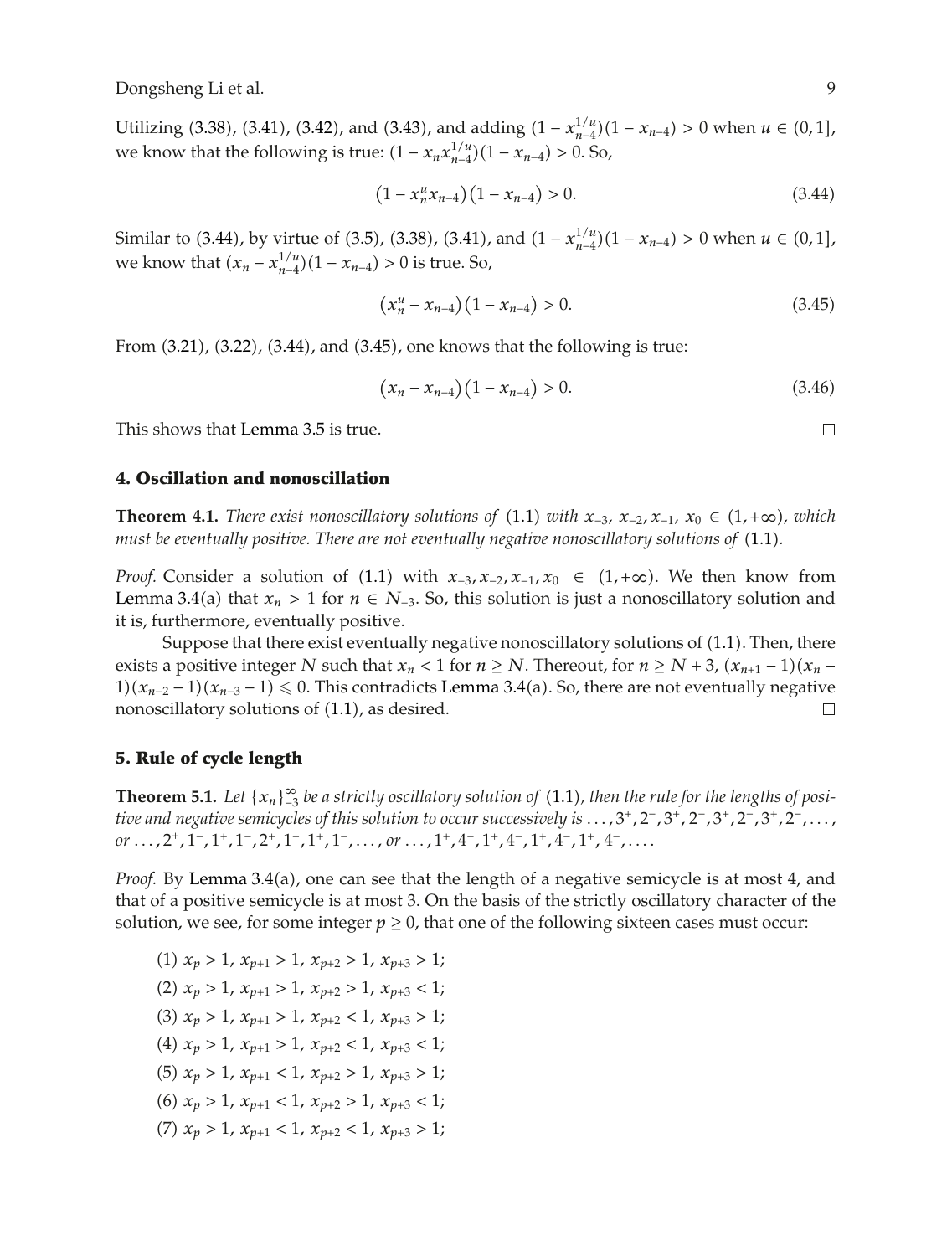$\Box$ 

 $(8)$   $x_p > 1$ ,  $x_{p+1} < 1$ ,  $x_{p+2} < 1$ ,  $x_{p+3} < 1$ ; (9)  $x_p < 1, x_{p+1} > 1, x_{p+2} > 1, x_{p+3} > 1;$  $(10)$   $x_p < 1, x_{p+1} > 1, x_{p+2} > 1, x_{p+3} < 1;$  $(11)$   $x_p < 1$ ,  $x_{p+1} > 1$ ,  $x_{p+2} < 1$ ,  $x_{p+3} > 1$ ;  $(12)$   $x_p < 1$ ,  $x_{p+1} > 1$ ,  $x_{p+2} < 1$ ,  $x_{p+3} < 1$ ;  $(13)$   $x_p < 1$ ,  $x_{p+1} < 1$ ,  $x_{p+2} > 1$ ,  $x_{p+3} > 1$ ;  $(14)$   $x_p < 1$ ,  $x_{p+1} < 1$ ,  $x_{p+2} > 1$ ,  $x_{p+3} < 1$ ;  $(15)$   $x_p < 1$ ,  $x_{p+1} < 1$ ,  $x_{p+2} < 1$ ,  $x_{p+3} > 1$ ;  $(16)$   $x_p < 1$ ,  $x_{p+1} < 1$ ,  $x_{p+2} < 1$ ,  $x_{p+3} < 1$ .

If case  $(1)$  occurs, of course, it will be a nonoscillatory solution of  $(1.1)$ .

If case (2) occurs, it follows from Lemma 3.4(a) that  $x_{p+4} < 1$ ,  $x_{p+5} > 1$ ,  $x_{p+6} > 1$ ,  $x_{p+7} >$  $1, x_{p+8} < 1, x_{p+9} < 1, x_{p+10} > 1, x_{p+11} > 1, x_{p+12} > 1, x_{p+13} < 1, x_{p+14} < 1, x_{p+15} > 1, x_{p+16} > 1$  $1, x_{p+17} > 1, x_{p+18} < 1, x_{p+19} < 1, \ldots$ 

This means that the rule for the lengths of positive and negative semicycles of the solution of  $(1.1)$  to occur successively is

$$
\ldots, 3^+, 2^-, 3^+, 2^-, 3^+, 2^-, 3^+, 2^-, 3^+, 2^-, 3^+, 2^-, 3^+, 2^-, 3^+, 2^-, \ldots \tag{5.1}
$$

If case (3) occurs, it follows from Lemma 3.4(a) that  $x_{p+4} < 1$ ,  $x_{p+5} > 1$ ,  $x_{p+6} > 1$ ,  $x_{p+7} < 1$ ,  $x_{p+8} > 1$ ,  $x_{p+9} < 14$ ,  $x_{p+10} > 1$ ,  $x_{p+11} > 1$ ,  $x_{p+12} < 1$ ,  $x_{p+13} > 1$ ,  $x_{p+14} < 1$ ,  $x_{p+15} > 1$ ,  $x_{p+16} > 1$ ,  $x_{p+17}$  < 1,  $x_{p+18}$  > 1,  $x_{p+19}$  < 1,..., which means that the rule for the lengths of positive and negative semicycles of the solution of  $(1.1)$  to occur successively is

$$
\ldots, 2^+, 1^-, 1^+, 1^-, 2^+, 1^-, 1^+, 1^-, 2^+, 1^-, 1^+, 1^-, 2^+, 1^-, 1^+, 1^-, \ldots \tag{5.2}
$$

If case 8 is reached, Lemma 3.4(a) tells us that  $x_{p+4} < 1$ ,  $x_{p+5} > 1$ ,  $x_{p+6} < 1$ ,  $x_{p+7} < 1$ ,  $x_{p+8}$  < 1,  $x_{p+9}$  < 1,  $x_{p+10}$  > 1,  $x_{p+11}$  < 1,  $x_{p+12}$  < 1,  $x_{p+13}$  < 1,  $x_{p+14}$  < 1,  $x_{p+15}$  > 1,  $x_{p+16}$  < 1,  $x_{p+17}$  <  $1, x_{p+18} < 1, x_{p+19} < 1, \ldots$ 

This implies that the rule for the lengths of positive and negative semicycles of the solution of  $(1.1)$  to occur successively is

$$
\ldots, 1^+, 4^-, 1^+, 4^-, 1^+, 4^-, 1^+, 4^-, 1^+, 4^-, 1^+, 4^-, 1^+, 4^-, \ldots \tag{5.3}
$$

Moreover, the rule for the cases  $(2.3)$ ,  $(3.5)$ ,  $(3.13)$ ,  $(3.15)$ , and  $(3.17)$  is the same as that of case  $(2.1)$ . And cases  $(3.1)$ ,  $(3.3)$ , and  $(3.15)$  are completely similar to case  $(3)$  except possibly for the first semicycle. And cases  $(3.16)$ ,  $(3.18)$ ,  $(3.19)$ , and  $(3.20)$  are like case  $(8)$  with a possible exception for the first semicycle.

Up to now, the proof of Theorem 5.1 is complete.

# **6. Global asymptotic stability**

First, we consider the local asymptotic stability for unique positive equilibrium point  $\bar{x}$  of (1.1). We have the following result.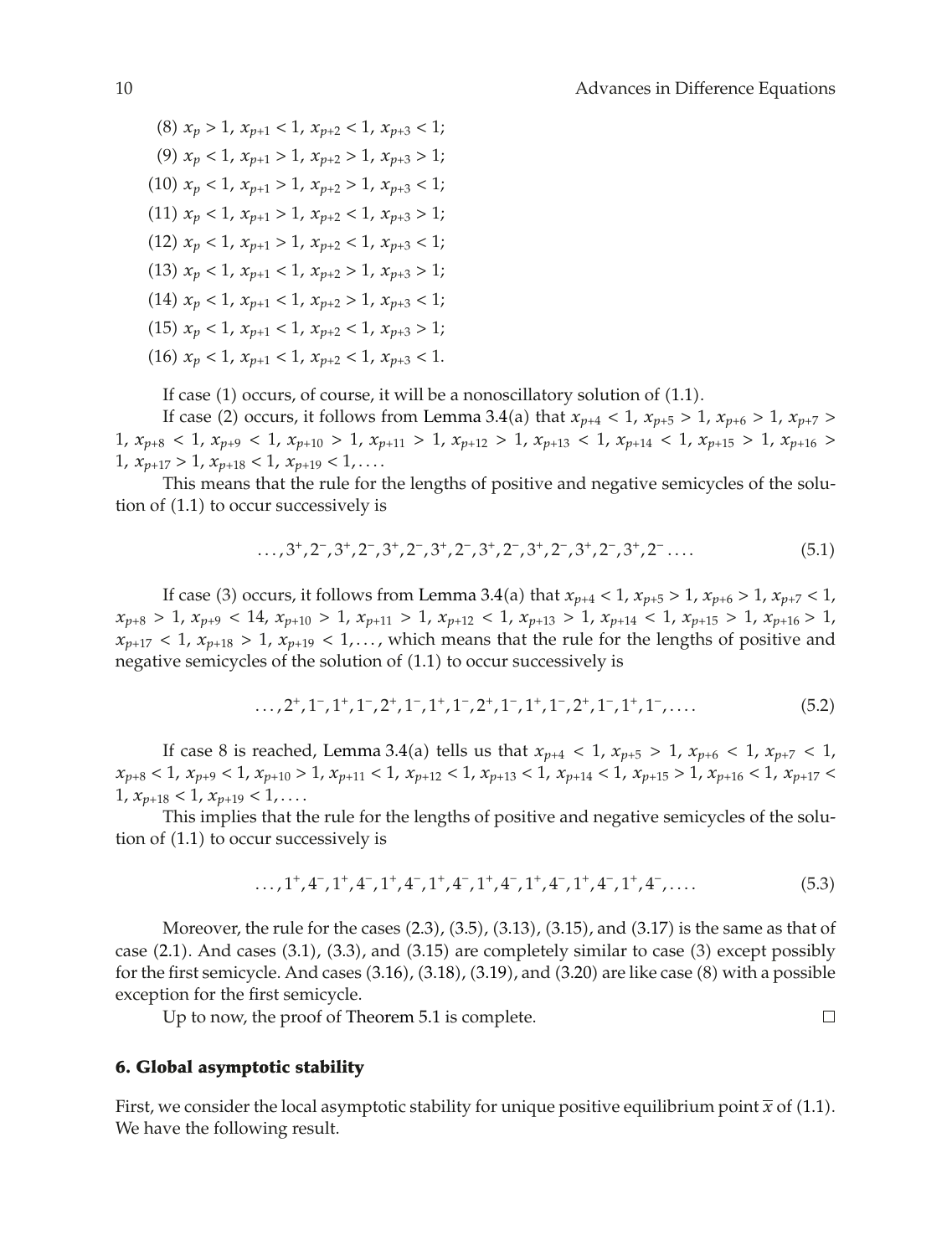**Theorem 6.1.** *The positive equilibrium point of* 1.1 *is locally asymptotically stable.*

*Proof.* The linearized equation of (1.1) about the positive equilibrium point  $\bar{x}$  is

$$
y_{n+1} = 0 \cdot y_n + 0 \cdot y_{n-1} + 0 \cdot y_{n-2} + 0 \cdot y_{n-3}, \quad n = 0, 1, ..., \tag{6.1}
$$

and so it is clear from [3, Remark 1.3.7] that the positive equilibrium point  $\bar{x}$  of (1.1) is locally asymptotically stable. The proof is complete.  $\Box$ 

We are now in a position to study the global asymptotic stability of positive equilibrium point  $\overline{x}$ .

**Theorem 6.2.** *The positive equilibrium point of* (1.1) *is globally asymptotically stable.* 

*Proof.* We must prove that the positive equilibrium point  $\bar{x}$  of (1.1) is both locally asymptotically stable and globally attractive. Theorem 6.1 has shown the local asymptotic stability of *x*. Hence, it remains to verify that every positive solution  $\{x_n\}_{n=3}^{\infty}$  of (1.1) converges to  $\overline{x}$  as *n*→∞. Namely, we want to prove that

$$
\lim_{n \to \infty} x_n = \overline{x} = 1. \tag{6.2}
$$

We can divide the solutions into two types:

(i) trivial solutions;

(ii) nontrivial solutions.

If a solution is a trivial one, then it is obvious for  $(6.2)$  to hold because  $x_n = 1$  holds eventually.

If the solution is a nontrivial one, then we can further divide the solution into two cases:

(a) nonoscillatory solution;

(b) oscillatory solution.

Consider now  $\{x_n\}$  to be nonoscillatory about the positive equilibrium point  $\bar{x}$  of  $(1.1)$ . By virtue of Lemma 3.4 $(b)$ , it follows that the solution is monotonic and bounded. So,  $\lim_{n\to\infty}x_n$  exists and is finite. Taking limits on both sides of (1.1), one can easily see that (6.2) holds.

Now, let  $\{x_n\}$  be strictly oscillatory about the positive equilibrium point of (1.1). By virtue of Theorem 5.1, one understands that the rule for the lengths of positive and negative semicycles occurring successively is

i *...,* 3*,* 2−*,* 3*,* 2−*,* 3*,* 2−*,* 3*,* 2−*,...,* ii *...,* 2*,* 1−*,* 1*,* 1−*,* 2*,* 1−*,* 1*,* 1−*,...,* or iii *...,* 1*,* 4−*,* 1*,* 4−*,* 1*,* 4−*,* 1*,* 4−*,....*

Now, we consider the case (i). For simplicity, for some nonnegative integer  $p$ , we denote by  ${x_p, x_{p+1}, x_{p+2}}^{\dagger}$  the terms of a positive semicycle of the length three, and by  ${x_{p+3}, x_{p+4}}^{\dagger}$  a negative semicycle with semicycle length of two, then a positive semicycle and a negative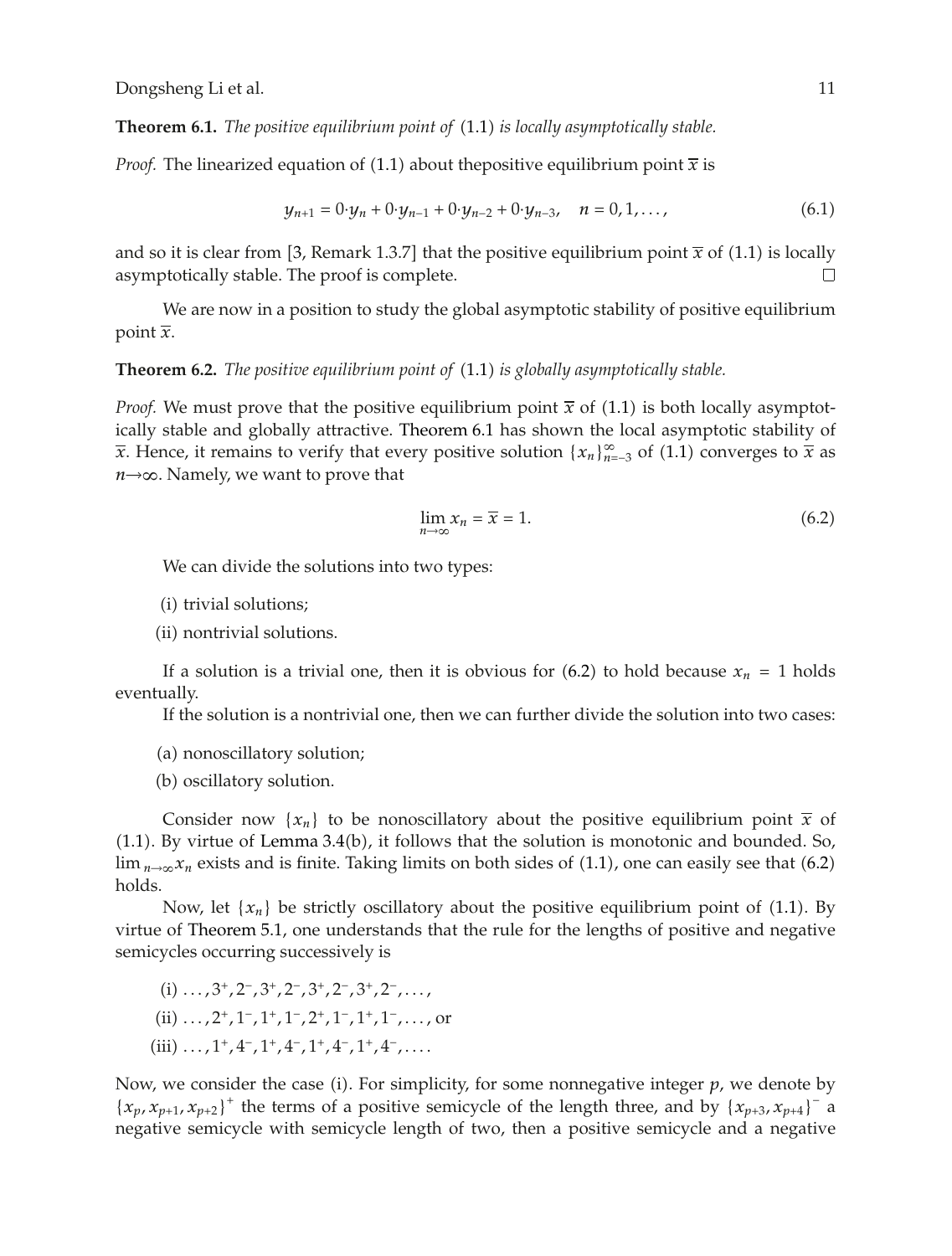semicycle, and so on. Namely, the rule for the lengths of positive and negative semicycles to occur successively can be periodically expressed as follows:

$$
\{x_{p+5n}, x_{p+5n+1}, x_{p+5n+2}\}^+, \quad \{x_{p+5n+3}, x_{p+5n+4}\}^-, \quad n = 0, 1, 2, \dots
$$
 (6.3)

Lemma 3.4(b), (c), (d), (e) and Lemma 3.5 teach us that the following results are true:

(a) 
$$
x_{p+5n} > x_{p+5n+1} > x_{p+5n+2} > x_{p+5n+5}, n = 0, 1, 2, ...;
$$

(b) 
$$
x_{p+5n+3} < x_{p+5n+4} < x_{p+5n+8}, \, n = 0, 1, 2, \ldots
$$

So, by virtue of (a), one can see that  $\{x_{p+5n}\}_{n=0}^{\infty}$  is decreasing with lower bound 1. So, its limit exists and is finite, denoted by *S*. Moreover, the limits of  $\{x_{p+5n+1}\}_{n=0}^{\infty}$  and  $\{x_{p+5n+2}\}_{n=0}^{\infty}$  are all equal to that of  $\{x_{p+5n}\}_{n=0}^{\infty}$ .

Similarly, using (b), one can see that  $\{x_{p+5n+3}\}_{n=0}^{\infty}$  is increasing with upper bound 1. So, its limit exists and is finite too. Furthermore, the limits of  $\{x_{p+5n+4}\}_{n=0}^{\infty}$  are equal to that of  ${x_{p+5n+3}}_{n=0}^{\infty}$  and one can assume the limit of it to be *T*. It is easy to see that  $S \ge 1 \ge T$ . It suffices to show that  $S = 1 = T$ .

Noting that

$$
x_{p+5n+5} = \frac{F(x_{p+5n+4}, x_{p+5n+3}, x_{p+5n+2}, x_{p+5n+1})}{G(x_{p+5n+4}, x_{p+5n+3}, x_{p+5n+2}, x_{p+5n+1})},
$$
(6.4)

$$
x_{p+5n+4} = \frac{F(x_{p+5n+3}, x_{p+5n+2}, x_{p+5n+1}, x_{p+5n})}{G(x_{p+5n+3}, x_{p+5n+2}, x_{p+5n+1}, x_{p+5n})},
$$
(6.5)

and taking limits on both sides of  $(6.4)$  and  $(6.5)$ , respectively, we get

$$
S = \frac{T^{u+v} + T^u S^k + T^u S^j + T^v S^k + T^v S^j + S^{k+j} + T^{u+v} S^{k+j} + 1 + a}{T^u + T^v + S^k + S^j + T^{u+v} S^k + T^{u+v} S^j + T^u S^{k+j} + T^v S^{k+j} + a'}
$$
  
\n
$$
T = \frac{T^u S^v + T^u S^k + T^u S^j + S^{v+k} + S^{v+j} + S^{k+j} + T^u S^{v+k+j} + 1 + a}{T^u + S^v + S^k + S^j + T^u S^{v+k} + T^u S^{v+j} + T^u S^{k+j} + S^{v+k+j} + a}.
$$
\n(6.6)

From (6.6), we can show that  $S = T = 1$ . Otherwise, assume that

$$
S > 1. \tag{6.7}
$$

From 3.1, with both *n* and *i* being replaced by 5*n*, we get

$$
x_{5n+1} - x_{5n} = \frac{K(x_{5n}, x_{5n-1}, x_{5n-2}, x_{5n-3}, x_{5n})}{G(x_{5n}, x_{5n-1}, x_{5n-2}, x_{5n-3})}.
$$
(6.8)

Taking limits on both sides of the above equation, we can obtain

$$
a(1-S) + (1 - S^{u+1})(1 + T^{v+k} + T^v S^j + T^k S^j) + (S^u - S)(T^v + T^k + S^j) = 0.
$$
 (6.9)

By virtue of (6.7), one has  $1 - S < 0$ ,  $1 - S^{u+1} < 0$ , and  $S^u - S \le 0$  when  $u \in (0, 1]$ ; and so, one will get

$$
a(1-S) + (1 - S^{u+1})(1 + T^{v+k} + T^v S^j + T^k S^j) + (S^u - S)(T^v + T^k + S^j) < 0. \tag{6.10}
$$

This contradicts (6.9). Thus,  $S = 1$ . Similarly, we can get  $T = 1$ . Therefore, (6.2) holds when case  $(i)$  occurs.